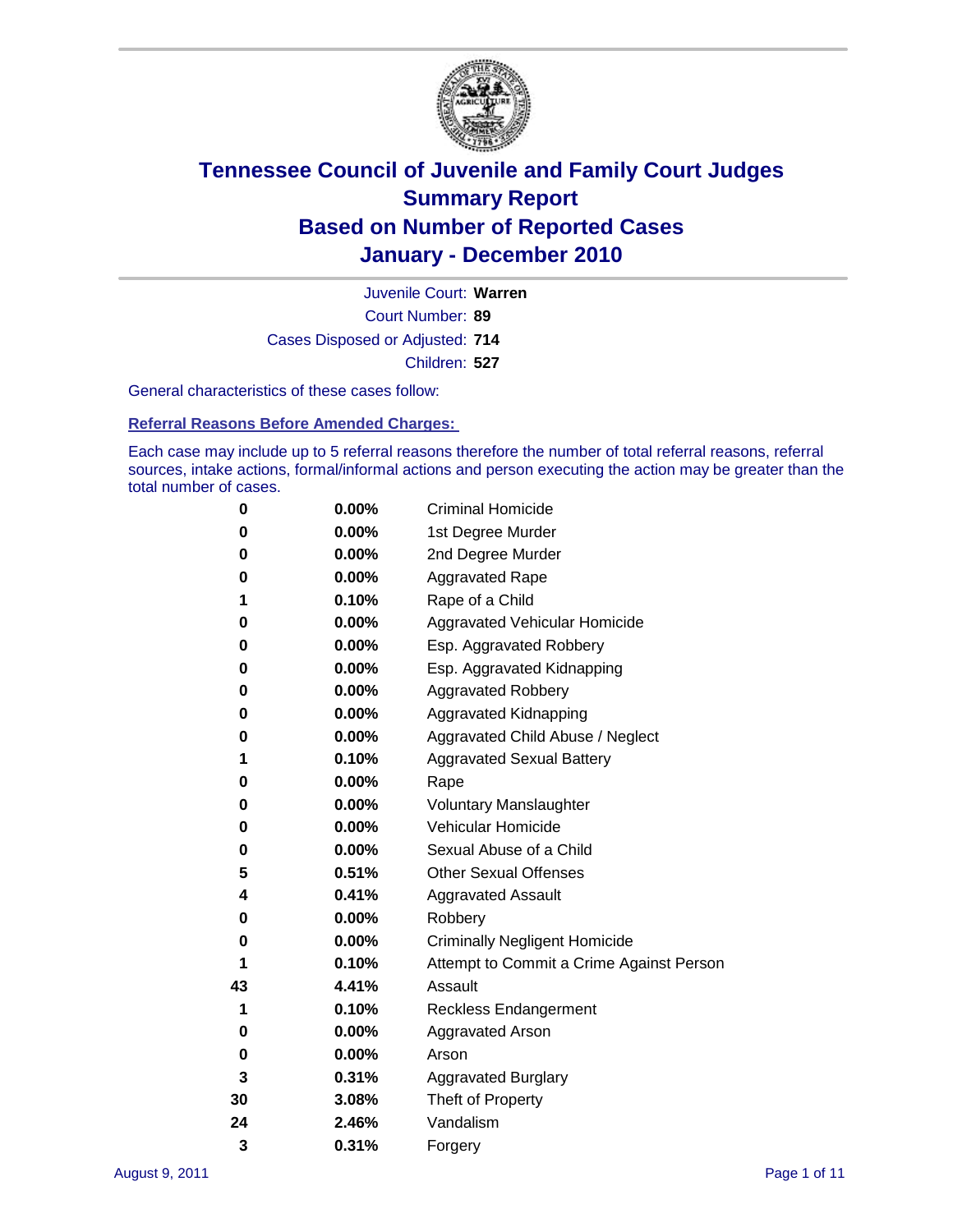

Court Number: **89** Juvenile Court: **Warren** Cases Disposed or Adjusted: **714**

Children: **527**

#### **Referral Reasons Before Amended Charges:**

Each case may include up to 5 referral reasons therefore the number of total referral reasons, referral sources, intake actions, formal/informal actions and person executing the action may be greater than the total number of cases.

| $\pmb{0}$    | 0.00%    | <b>Worthless Checks</b>                                     |
|--------------|----------|-------------------------------------------------------------|
| 0            | 0.00%    | Illegal Possession / Fraudulent Use of Credit / Debit Cards |
| $\pmb{0}$    | 0.00%    | <b>Burglary</b>                                             |
| $\mathbf{2}$ | 0.21%    | Unauthorized Use of a Vehicle                               |
| 0            | $0.00\%$ | <b>Cruelty to Animals</b>                                   |
| 1            | 0.10%    | Sale of Controlled Substances                               |
| 5            | 0.51%    | <b>Other Drug Offenses</b>                                  |
| 19           | 1.95%    | Possession of Controlled Substances                         |
| $\mathbf 0$  | $0.00\%$ | <b>Criminal Attempt</b>                                     |
| 3            | 0.31%    | Carrying Weapons on School Property                         |
| 3            | 0.31%    | Unlawful Carrying / Possession of a Weapon                  |
| 3            | 0.31%    | <b>Evading Arrest</b>                                       |
| 0            | 0.00%    | Escape                                                      |
| 1            | 0.10%    | Driving Under Influence (DUI)                               |
| 20           | 2.05%    | Possession / Consumption of Alcohol                         |
| $\mathbf 2$  | 0.21%    | Resisting Stop, Frisk, Halt, Arrest or Search               |
| 6            | 0.62%    | <b>Aggravated Criminal Trespass</b>                         |
| 4            | 0.41%    | Harassment                                                  |
| 4            | 0.41%    | Failure to Appear                                           |
| 0            | $0.00\%$ | Filing a False Police Report                                |
| 6            | 0.62%    | Criminal Impersonation                                      |
| 38           | 3.90%    | <b>Disorderly Conduct</b>                                   |
| $\mathbf{2}$ | 0.21%    | <b>Criminal Trespass</b>                                    |
| $\bf{0}$     | 0.00%    | Public Intoxication                                         |
| 0            | 0.00%    | Gambling                                                    |
| 325          | 33.33%   | <b>Traffic</b>                                              |
| 14           | 1.44%    | Local Ordinances                                            |
| $\pmb{0}$    | 0.00%    | Violation of Wildlife Regulations                           |
| 7            | 0.72%    | Contempt of Court                                           |
| 60           | 6.15%    | Violation of Probation                                      |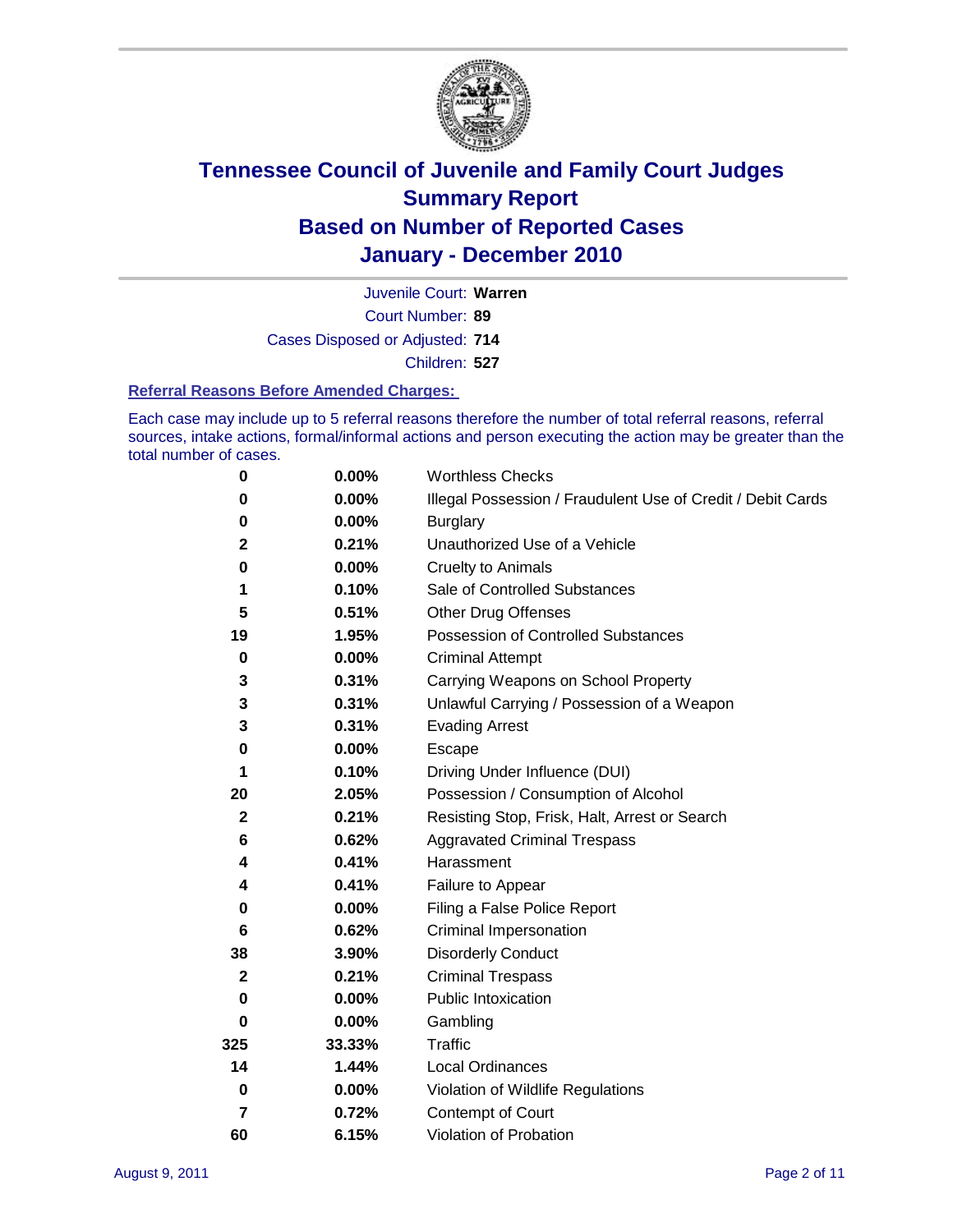

Court Number: **89** Juvenile Court: **Warren** Cases Disposed or Adjusted: **714** Children: **527**

#### **Referral Reasons Before Amended Charges:**

Each case may include up to 5 referral reasons therefore the number of total referral reasons, referral sources, intake actions, formal/informal actions and person executing the action may be greater than the total number of cases.

| 975            | 100.00%  | <b>Total Referrals</b>                 |
|----------------|----------|----------------------------------------|
| 1              | 0.10%    | Other                                  |
| 0              | 0.00%    | <b>Consent to Marry</b>                |
| 0              | 0.00%    | <b>Request for Medical Treatment</b>   |
| 0              | 0.00%    | <b>Child Support</b>                   |
| 0              | 0.00%    | Paternity / Legitimation               |
| 0              | 0.00%    | Visitation                             |
| 0              | 0.00%    | Custody                                |
| 0              | 0.00%    | <b>Foster Care Review</b>              |
| 0              | $0.00\%$ | <b>Administrative Review</b>           |
| 72             | 7.38%    | <b>Judicial Review</b>                 |
| 0              | $0.00\%$ | Violation of Informal Adjustment       |
| 0              | $0.00\%$ | <b>Violation of Pretrial Diversion</b> |
| 0              | 0.00%    | Termination of Parental Rights         |
| 1              | 0.10%    | Dependency / Neglect                   |
| 0              | $0.00\%$ | <b>Physically Abused Child</b>         |
| 0              | 0.00%    | <b>Sexually Abused Child</b>           |
| 27             | 2.77%    | Violation of Curfew                    |
| $\overline{7}$ | 0.72%    | Violation of a Valid Court Order       |
| 47             | 4.82%    | Possession of Tobacco Products         |
| $\mathbf 0$    | $0.00\%$ | Out-of-State Runaway                   |
| 19             | 1.95%    | In-State Runaway                       |
| 102            | 10.46%   | <b>Unruly Behavior</b><br>Truancy      |
| 52             | 5.33%    |                                        |
| 6              | 0.62%    | Violation of Aftercare                 |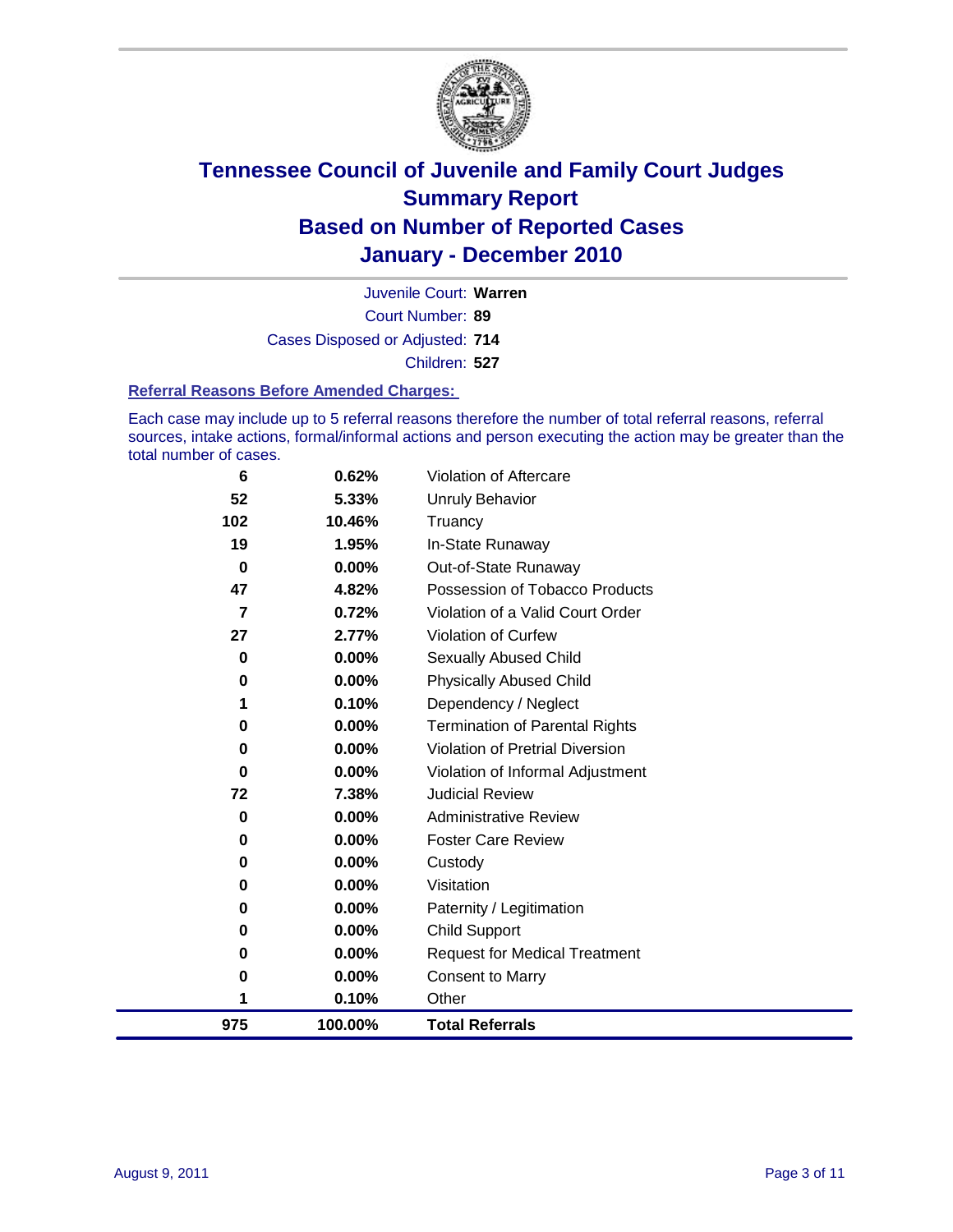

| Juvenile Court: Warren          |                  |                                   |  |  |  |
|---------------------------------|------------------|-----------------------------------|--|--|--|
|                                 | Court Number: 89 |                                   |  |  |  |
| Cases Disposed or Adjusted: 714 |                  |                                   |  |  |  |
|                                 |                  | Children: 527                     |  |  |  |
| <b>Referral Sources: 1</b>      |                  |                                   |  |  |  |
| 645                             | 66.15%           | Law Enforcement                   |  |  |  |
| 60                              | 6.15%            | Parents                           |  |  |  |
| 1                               | 0.10%            | Relatives                         |  |  |  |
| 0                               | 0.00%            | Self                              |  |  |  |
| 100                             | 10.26%           | School                            |  |  |  |
| 0                               | 0.00%            | <b>CSA</b>                        |  |  |  |
| 45                              | 4.62%            | <b>DCS</b>                        |  |  |  |
| $\bf{0}$                        | 0.00%            | <b>Other State Department</b>     |  |  |  |
| 0                               | 0.00%            | <b>District Attorney's Office</b> |  |  |  |
| 98                              | 10.05%           | <b>Court Staff</b>                |  |  |  |
| 0                               | 0.00%            | Social Agency                     |  |  |  |
| 10                              | 1.03%            | <b>Other Court</b>                |  |  |  |
| 16                              | 1.64%            | Victim                            |  |  |  |
| 0                               | 0.00%            | Child & Parent                    |  |  |  |
| 0                               | 0.00%            | Hospital                          |  |  |  |
| 0                               | 0.00%            | Unknown                           |  |  |  |
| 0                               | 0.00%            | Other                             |  |  |  |
| 975                             | 100.00%          | <b>Total Referral Sources</b>     |  |  |  |

### **Age of Child at Referral: 2**

| 527 | 100.00%  | <b>Total Child Count</b> |
|-----|----------|--------------------------|
| 0   | $0.00\%$ | <b>Unknown</b>           |
| 3   | 0.57%    | Ages 19 and Over         |
| 183 | 34.72%   | Ages 17 through 18       |
| 194 | 36.81%   | Ages 15 through 16       |
| 65  | 12.33%   | Ages 13 through 14       |
| 33  | 6.26%    | Ages 11 through 12       |
| 49  | $9.30\%$ | Ages 10 and Under        |
|     |          |                          |

<sup>1</sup> If different than number of Referral Reasons (975), verify accuracy of your court's data.

<sup>2</sup> One child could be counted in multiple categories, verify accuracy of your court's data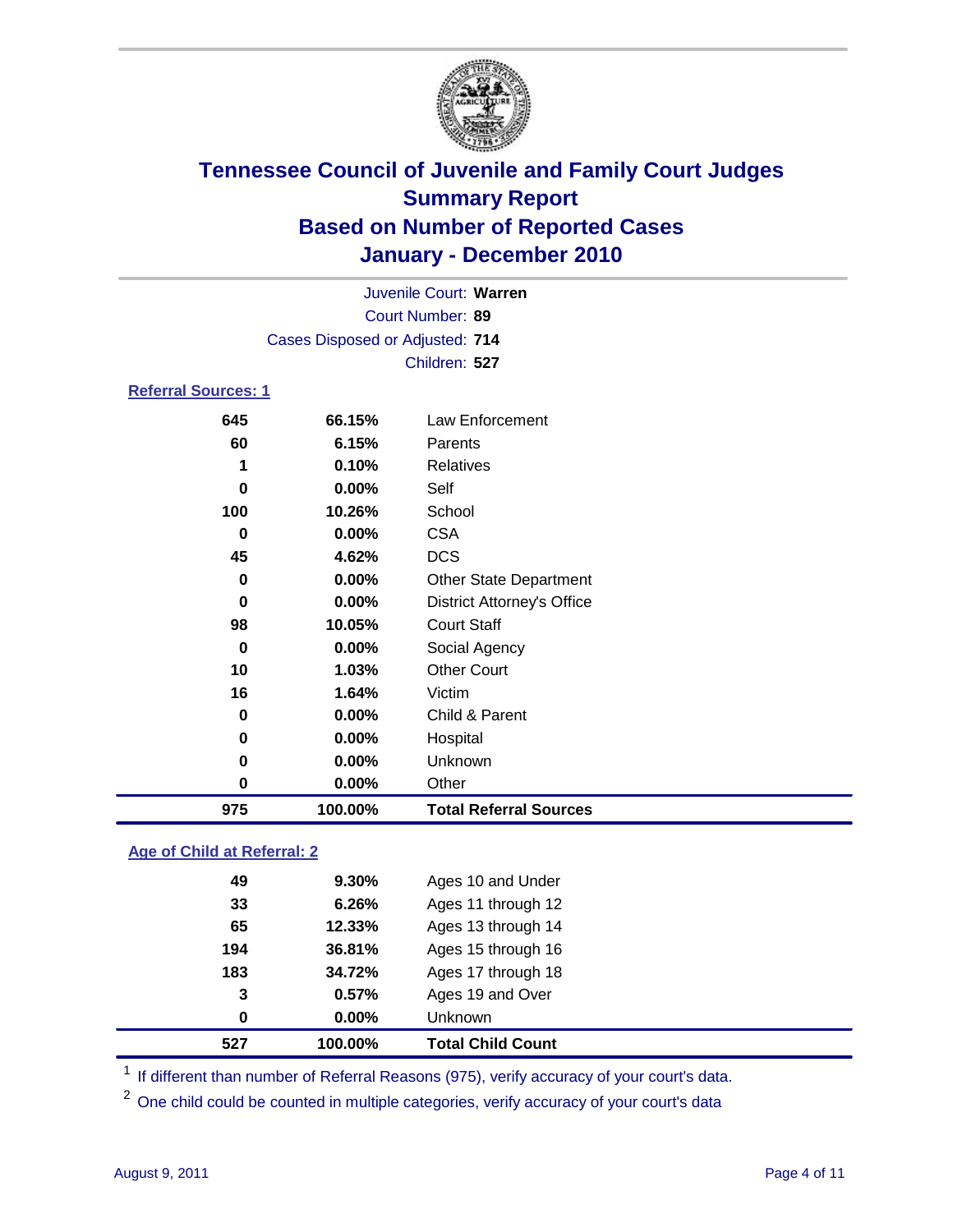

|                           | Juvenile Court: Warren                  |                          |  |  |  |
|---------------------------|-----------------------------------------|--------------------------|--|--|--|
| Court Number: 89          |                                         |                          |  |  |  |
|                           | Cases Disposed or Adjusted: 714         |                          |  |  |  |
|                           |                                         | Children: 527            |  |  |  |
| Sex of Child: 1           |                                         |                          |  |  |  |
| 349                       | 66.22%                                  | Male                     |  |  |  |
| 178                       | 33.78%                                  | Female                   |  |  |  |
| $\mathbf 0$               | 0.00%                                   | Unknown                  |  |  |  |
| 527                       | 100.00%                                 | <b>Total Child Count</b> |  |  |  |
| Race of Child: 1          |                                         |                          |  |  |  |
| 489                       | 92.79%                                  | White                    |  |  |  |
| 25                        | 4.74%                                   | African American         |  |  |  |
| $\mathbf 0$               | 0.00%                                   | Native American          |  |  |  |
| $\bf{0}$                  | 0.00%                                   | Asian                    |  |  |  |
| 13                        | 2.47%                                   | Mixed                    |  |  |  |
| $\mathbf 0$               | 0.00%                                   | Unknown                  |  |  |  |
| 527                       | 100.00%                                 | <b>Total Child Count</b> |  |  |  |
| <b>Hispanic Origin: 1</b> |                                         |                          |  |  |  |
| 53                        | 10.06%                                  | Yes                      |  |  |  |
| 474                       | 89.94%                                  | No                       |  |  |  |
| $\mathbf 0$               | 0.00%                                   | Unknown                  |  |  |  |
| 527                       | 100.00%                                 | <b>Total Child Count</b> |  |  |  |
|                           | <b>School Enrollment of Children: 1</b> |                          |  |  |  |
| 502                       | 95.26%                                  | Yes                      |  |  |  |
| 24                        | 4.55%                                   | No                       |  |  |  |
| 1                         | 0.19%                                   | Unknown                  |  |  |  |
| 527                       | 100.00%                                 | <b>Total Child Count</b> |  |  |  |

One child could be counted in multiple categories, verify accuracy of your court's data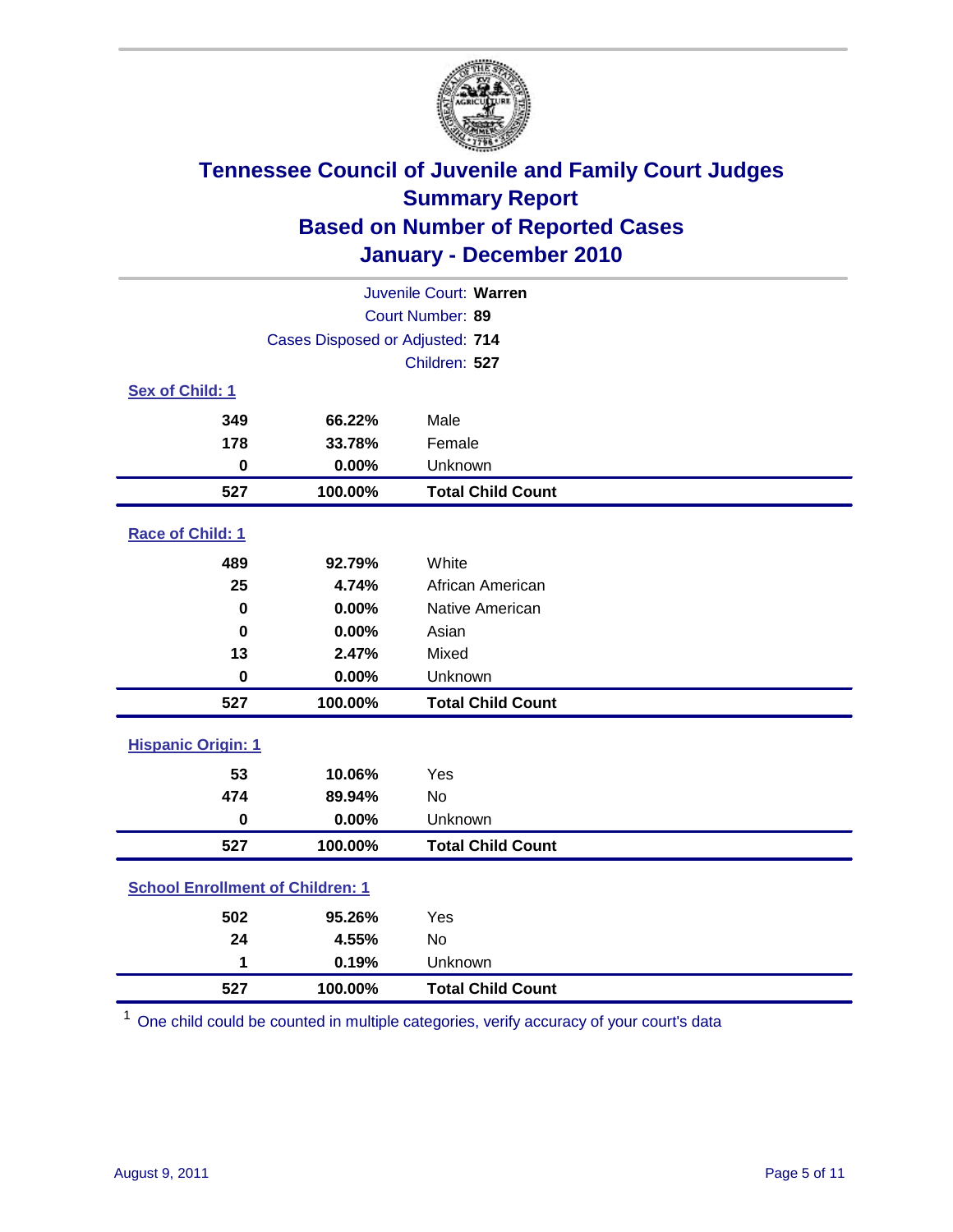

Court Number: **89** Juvenile Court: **Warren** Cases Disposed or Adjusted: **714** Children: **527 Living Arrangement of Child at Time of Referral: 1 23.34%** With Both Biological Parents

| 527 | 100.00%  | <b>Total Child Count</b>                |  |
|-----|----------|-----------------------------------------|--|
| 0   | $0.00\%$ | Other                                   |  |
| 1   | 0.19%    | Unknown                                 |  |
| 10  | 1.90%    | Independent                             |  |
| 1   | 0.19%    | In an Institution                       |  |
| 0   | $0.00\%$ | In a Residential Center                 |  |
| 1   | 0.19%    | In a Group Home                         |  |
| 3   | 0.57%    | <b>With Foster Family</b>               |  |
| 4   | 0.76%    | With Adoptive Parents                   |  |
| 46  | 8.73%    | <b>With Relatives</b>                   |  |
| 49  | 9.30%    | <b>With Father</b>                      |  |
| 268 | 50.85%   | With Mother                             |  |
| 12  | 2.28%    | With Mother and Stepfather              |  |
| 9   | 1.71%    | With Father and Stepmother              |  |
| د ۱ | ZJ.J470  | <b>VVIIII DUIII DIUIUGICAI FAIEIIIS</b> |  |

### **Type of Detention: 2**

| 714 | 100.00%  | <b>Total Detention Count</b> |
|-----|----------|------------------------------|
| 1   | 0.14%    | Other                        |
| 676 | 94.68%   | Does Not Apply               |
| 0   | $0.00\%$ | Unknown                      |
| 0   | $0.00\%$ | Psychiatric Hospital         |
| 1   | 0.14%    | Jail - No Separation         |
| 0   | $0.00\%$ | Jail - Partial Separation    |
| 0   | 0.00%    | Jail - Complete Separation   |
| 36  | 5.04%    | Juvenile Detention Facility  |
| 0   | $0.00\%$ | Non-Secure Placement         |
|     |          |                              |

<sup>1</sup> One child could be counted in multiple categories, verify accuracy of your court's data

<sup>2</sup> If different than number of Cases (714) verify accuracy of your court's data.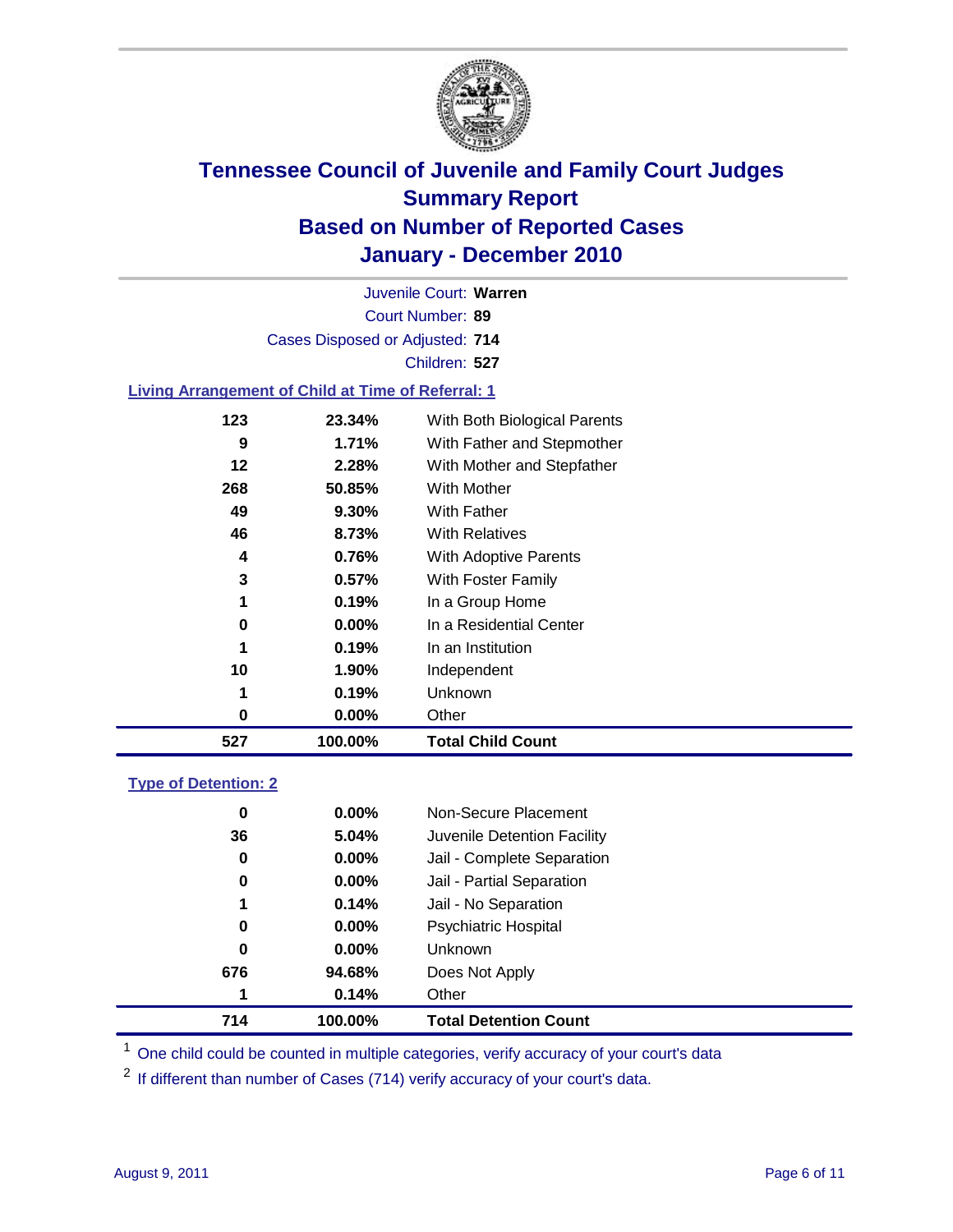

|                                                    | Juvenile Court: Warren          |                                      |  |  |  |
|----------------------------------------------------|---------------------------------|--------------------------------------|--|--|--|
|                                                    | Court Number: 89                |                                      |  |  |  |
|                                                    | Cases Disposed or Adjusted: 714 |                                      |  |  |  |
|                                                    |                                 | Children: 527                        |  |  |  |
| <b>Placement After Secure Detention Hearing: 1</b> |                                 |                                      |  |  |  |
| 24                                                 | 3.36%                           | Returned to Prior Living Arrangement |  |  |  |
| $\mathbf{2}$                                       | 0.28%                           | Juvenile Detention Facility          |  |  |  |
| 1                                                  | 0.14%                           | Jail                                 |  |  |  |
| 9                                                  | 1.26%                           | Shelter / Group Home                 |  |  |  |
| $\mathbf 2$                                        | 0.28%                           | Foster Family Home                   |  |  |  |
| 0                                                  | 0.00%                           | Psychiatric Hospital                 |  |  |  |
| 0                                                  | 0.00%                           | Unknown                              |  |  |  |
| 675                                                | 94.54%                          | Does Not Apply                       |  |  |  |
| 1                                                  | 0.14%                           | Other                                |  |  |  |
|                                                    |                                 |                                      |  |  |  |
| 714                                                | 100.00%                         | <b>Total Placement Count</b>         |  |  |  |
|                                                    |                                 |                                      |  |  |  |
| <b>Intake Actions: 2</b>                           | 51.79%                          | <b>Petition Filed</b>                |  |  |  |
| 505<br>0                                           | 0.00%                           | <b>Motion Filed</b>                  |  |  |  |
| 331                                                | 33.95%                          | <b>Citation Processed</b>            |  |  |  |
| 1                                                  | 0.10%                           | Notification of Paternity Processed  |  |  |  |
| 69                                                 | 7.08%                           | Scheduling of Judicial Review        |  |  |  |
| 0                                                  | 0.00%                           | Scheduling of Administrative Review  |  |  |  |
| 0                                                  | 0.00%                           | Scheduling of Foster Care Review     |  |  |  |
| 0                                                  | 0.00%                           | Unknown                              |  |  |  |
| 0                                                  | 0.00%                           | Does Not Apply                       |  |  |  |
| 69                                                 | 7.08%                           | Other                                |  |  |  |

<sup>1</sup> If different than number of Cases (714) verify accuracy of your court's data.

<sup>2</sup> If different than number of Referral Reasons (975), verify accuracy of your court's data.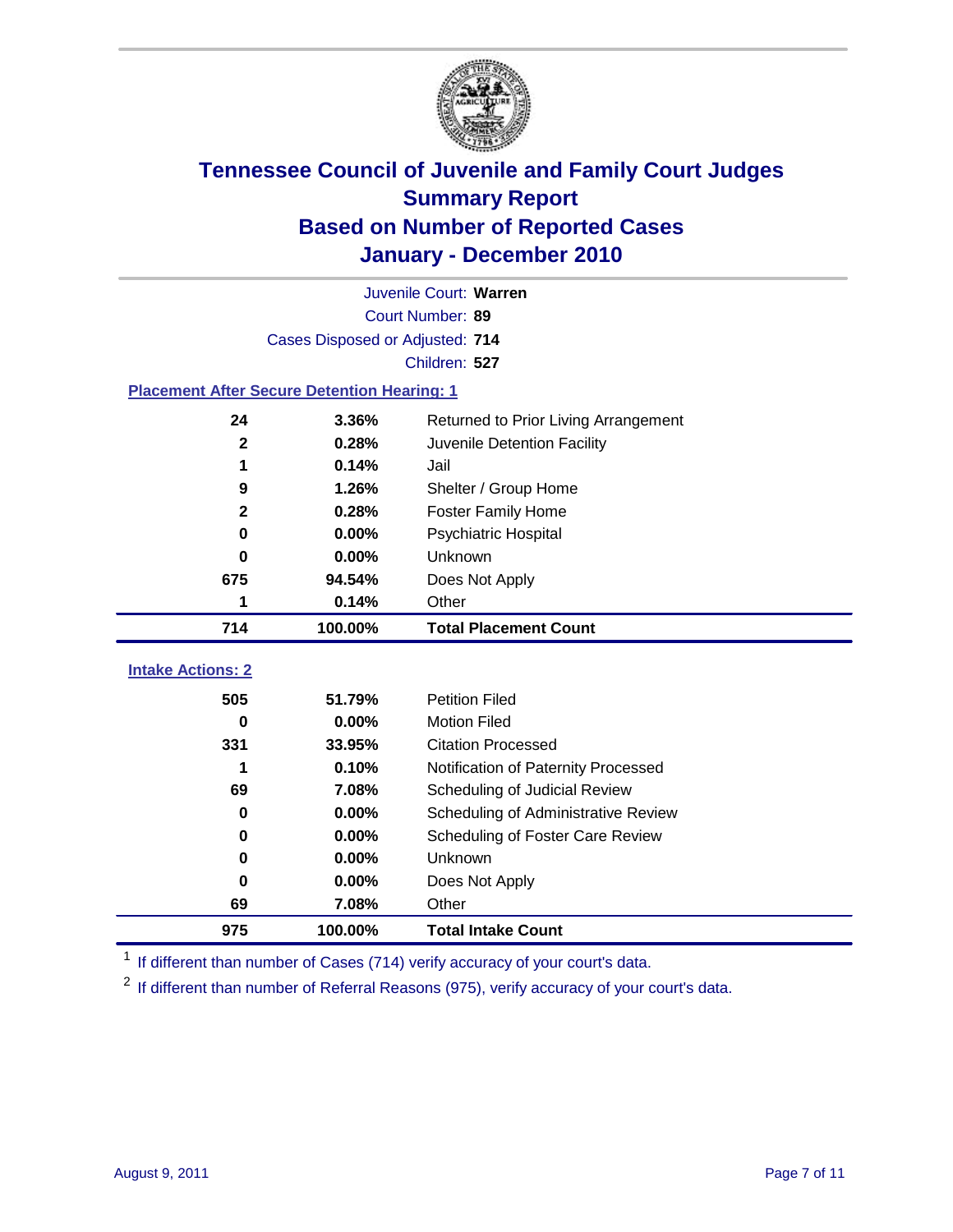

Court Number: **89** Juvenile Court: **Warren** Cases Disposed or Adjusted: **714** Children: **527**

### **Last Grade Completed by Child: 1**

| 527      | 100.00%  | <b>Total Child Count</b>     |  |
|----------|----------|------------------------------|--|
| $\bf{0}$ | 0.00%    | Other                        |  |
| 10       | 1.90%    | Unknown                      |  |
| 13       | 2.47%    | <b>Never Attended School</b> |  |
| 0        | $0.00\%$ | Graduated                    |  |
| 0        | 0.00%    | <b>GED</b>                   |  |
| 0        | 0.00%    | Non-Graded Special Ed        |  |
| 9        | 1.71%    | 12th Grade                   |  |
| 112      | 21.25%   | 11th Grade                   |  |
| 157      | 29.79%   | 10th Grade                   |  |
| 93       | 17.65%   | 9th Grade                    |  |
| 34       | 6.45%    | 8th Grade                    |  |
| 25       | 4.74%    | 7th Grade                    |  |
| 18       | 3.42%    | 6th Grade                    |  |
| 16       | 3.04%    | 5th Grade                    |  |
| 9        | 1.71%    | 4th Grade                    |  |
| 11       | 2.09%    | 3rd Grade                    |  |
| 8        | 1.52%    | 2nd Grade                    |  |
| 4        | 0.76%    | 1st Grade                    |  |
| 8        | 1.52%    | Kindergarten                 |  |
| 0        | 0.00%    | Preschool                    |  |
| $\bf{0}$ | 0.00%    | Too Young for School         |  |

### **Enrolled in Special Education: 1**

| 527 | 100.00%        | <b>Total Child Count</b> |  |
|-----|----------------|--------------------------|--|
|     | $2.09\%$<br>11 | <b>Unknown</b>           |  |
| 479 | 90.89%         | No                       |  |
|     | 37<br>7.02%    | Yes                      |  |
|     |                |                          |  |

One child could be counted in multiple categories, verify accuracy of your court's data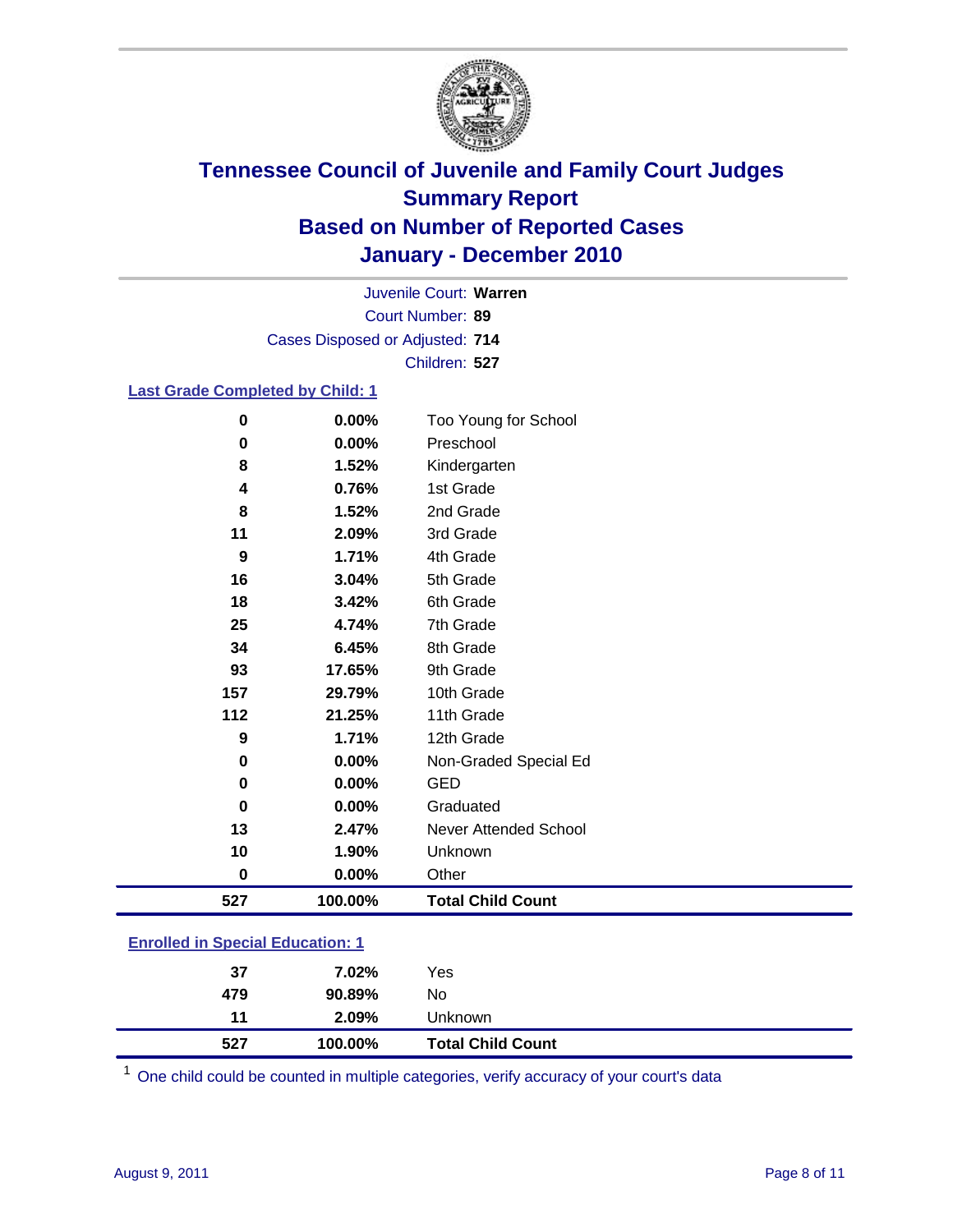

|                              | Juvenile Court: Warren          |                           |  |  |  |
|------------------------------|---------------------------------|---------------------------|--|--|--|
|                              | Court Number: 89                |                           |  |  |  |
|                              | Cases Disposed or Adjusted: 714 |                           |  |  |  |
|                              | Children: 527                   |                           |  |  |  |
| <b>Action Executed By: 1</b> |                                 |                           |  |  |  |
| 907                          | 93.03%                          | Judge                     |  |  |  |
| 0                            | $0.00\%$                        | Magistrate                |  |  |  |
| 68                           | 6.97%                           | <b>YSO</b>                |  |  |  |
| 0                            | 0.00%                           | Other                     |  |  |  |
| 0                            | 0.00%                           | Unknown                   |  |  |  |
| 975                          | 100.00%                         | <b>Total Action Count</b> |  |  |  |

### **Formal / Informal Actions: 1**

| 97  | 9.95%    | Dismissed                                        |
|-----|----------|--------------------------------------------------|
| 0   | $0.00\%$ | Retired / Nolle Prosequi                         |
| 283 | 29.03%   | <b>Complaint Substantiated Delinquent</b>        |
| 456 | 46.77%   | <b>Complaint Substantiated Status Offender</b>   |
| 0   | $0.00\%$ | <b>Complaint Substantiated Dependent/Neglect</b> |
| 0   | $0.00\%$ | <b>Complaint Substantiated Abused</b>            |
| 0   | $0.00\%$ | <b>Complaint Substantiated Mentally III</b>      |
| 69  | 7.08%    | Informal Adjustment                              |
| 0   | $0.00\%$ | <b>Pretrial Diversion</b>                        |
| 0   | $0.00\%$ | <b>Transfer to Adult Court Hearing</b>           |
|     | 0.10%    | Charges Cleared by Transfer to Adult Court       |
| 0   | $0.00\%$ | Special Proceeding                               |
| 68  | 6.97%    | <b>Review Concluded</b>                          |
| 0   | $0.00\%$ | Case Held Open                                   |
| 1   | 0.10%    | Other                                            |
| 0   | $0.00\%$ | Unknown                                          |
| 975 | 100.00%  | <b>Total Action Count</b>                        |

<sup>1</sup> If different than number of Referral Reasons (975), verify accuracy of your court's data.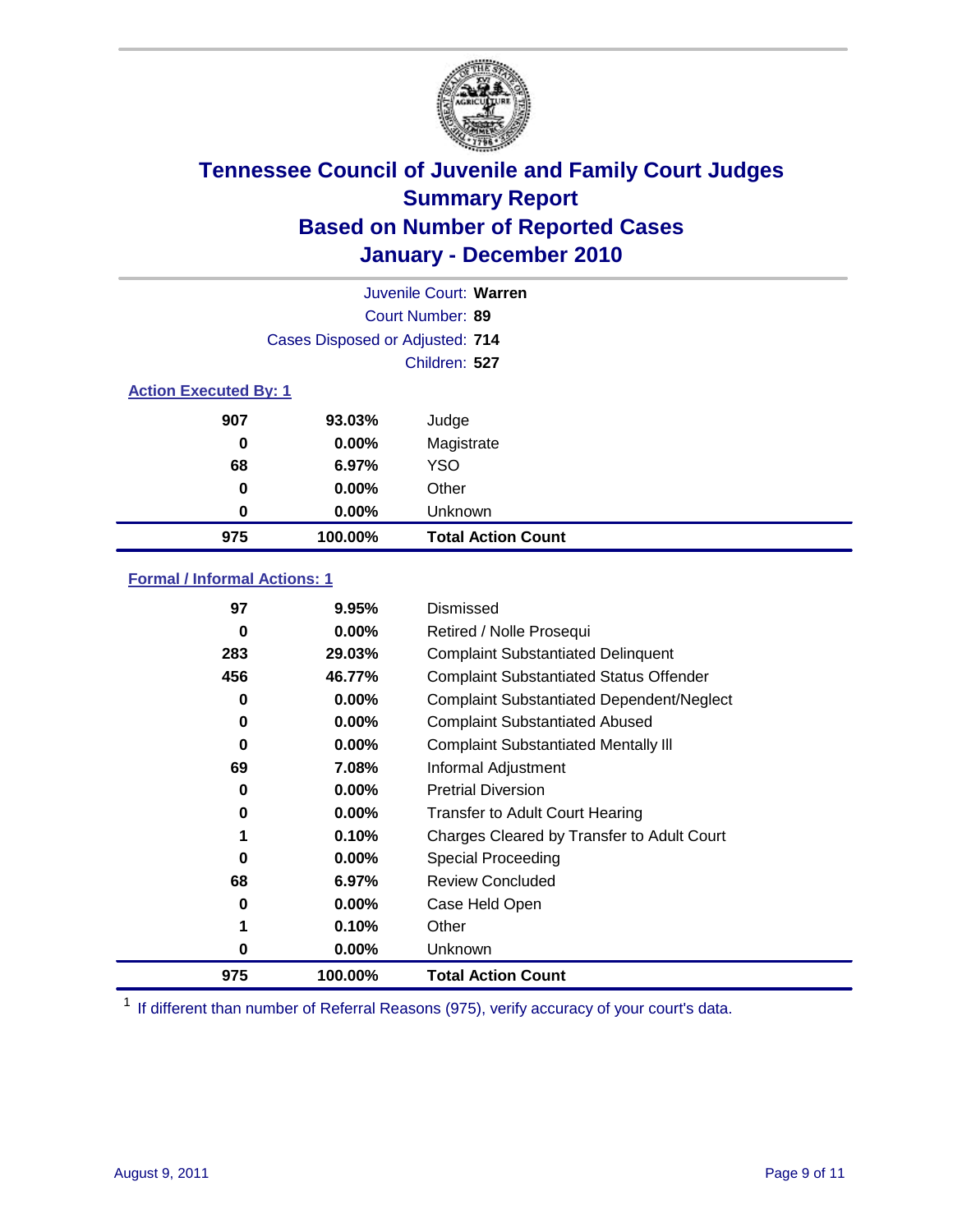

|                       |                                 | Juvenile Court: Warren                                |
|-----------------------|---------------------------------|-------------------------------------------------------|
|                       |                                 | Court Number: 89                                      |
|                       | Cases Disposed or Adjusted: 714 |                                                       |
|                       |                                 | Children: 527                                         |
| <b>Case Outcomes:</b> |                                 | There can be multiple outcomes for one child or case. |
| 70                    | 2.55%                           | <b>Case Dismissed</b>                                 |
| 0                     | 0.00%                           | Case Retired or Nolle Prosequi                        |
| 73                    | 2.66%                           | Warned / Counseled                                    |
| 9                     | 0.33%                           | Held Open For Review                                  |
| 63                    | 2.30%                           | Supervision / Probation to Juvenile Court             |
| 1                     | 0.04%                           | <b>Probation to Parents</b>                           |
| 6                     | 0.22%                           | Referral to Another Entity for Supervision / Service  |
| 127                   | 4.63%                           | Referred for Mental Health Counseling                 |
| 62                    | 2.26%                           | Referred for Alcohol and Drug Counseling              |
| 0                     | 0.00%                           | <b>Referred to Alternative School</b>                 |
| 0                     | 0.00%                           | Referred to Private Child Agency                      |
| 180                   | 6.57%                           | Referred to Defensive Driving School                  |
| 1                     | 0.04%                           | Referred to Alcohol Safety School                     |
| 5                     | 0.18%                           | Referred to Juvenile Court Education-Based Program    |
| 182                   | 6.64%                           | Driver's License Held Informally                      |
| 0                     | 0.00%                           | <b>Voluntary Placement with DMHMR</b>                 |
| 0                     | 0.00%                           | <b>Private Mental Health Placement</b>                |
| 0                     | 0.00%                           | <b>Private MR Placement</b>                           |
| 0                     | 0.00%                           | Placement with City/County Agency/Facility            |
| 0                     | 0.00%                           | Placement with Relative / Other Individual            |
| 510                   | 18.61%                          | Fine                                                  |
| 420                   | 15.32%                          | <b>Public Service</b>                                 |
| 24                    | 0.88%                           | Restitution                                           |
| 0                     | 0.00%                           | <b>Runaway Returned</b>                               |
| 98                    | 3.58%                           | No Contact Order                                      |
| 0                     | 0.00%                           | Injunction Other than No Contact Order                |
| 49                    | 1.79%                           | <b>House Arrest</b>                                   |
| 142                   | 5.18%                           | <b>Court Defined Curfew</b>                           |
| 1                     | 0.04%                           | Dismissed from Informal Adjustment                    |
| 0                     | 0.00%                           | <b>Dismissed from Pretrial Diversion</b>              |
| 3                     | 0.11%                           | Released from Probation                               |
| 2                     | 0.07%                           | <b>Transferred to Adult Court</b>                     |
| 0                     | 0.00%                           | <b>DMHMR Involuntary Commitment</b>                   |